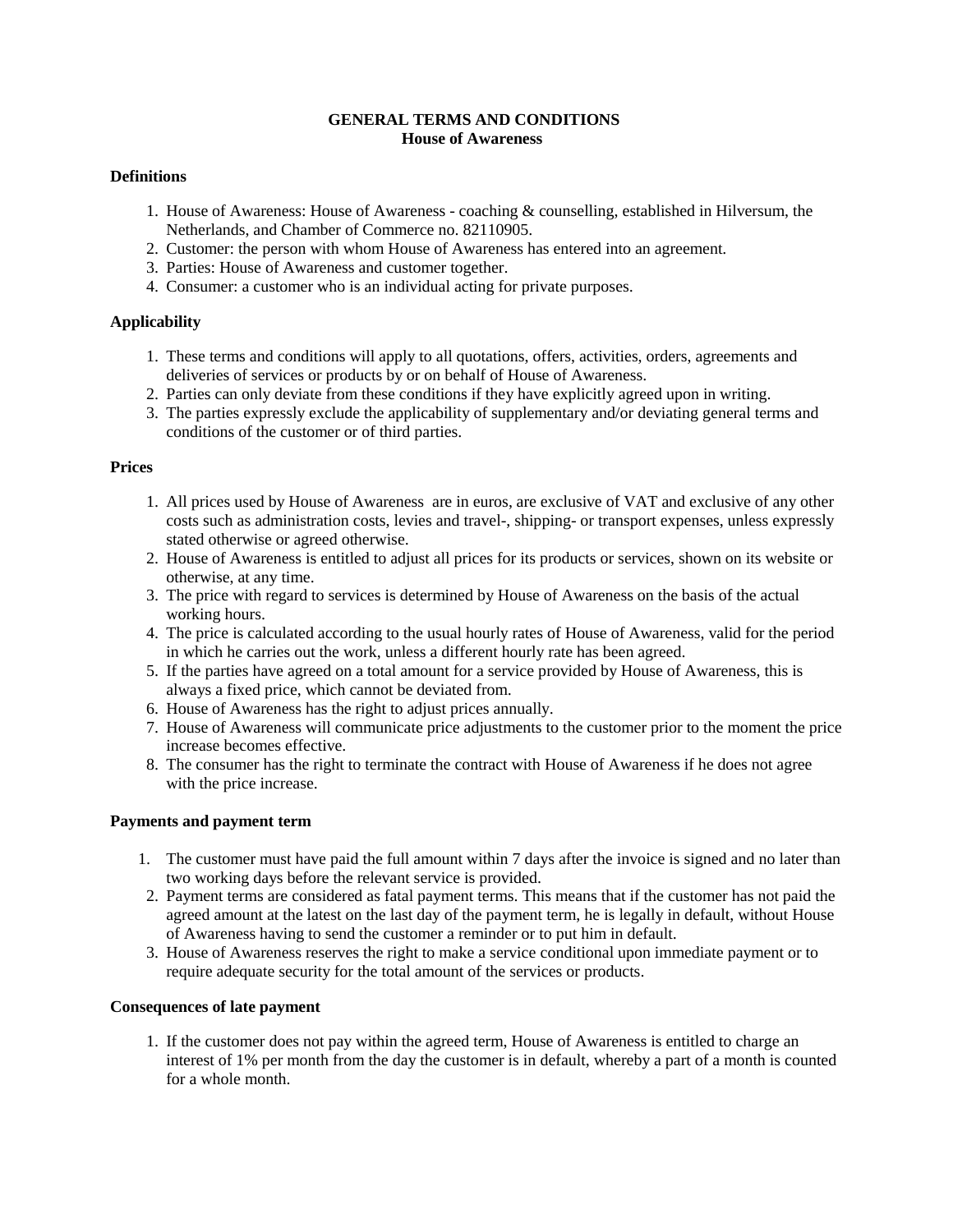- 2. When the customer is in default, he is also due to extrajudicial collection costs and may be obliged to pay any compensation to House of Awareness.
- 3. The collection costs are calculated on the basis of the Reimbursement for extrajudicial collection costs.
- 4. If the customer does not pay on time, House of Awareness may suspend its obligations until the customer has met his payment obligation.
- 5. In the event of liquidation, bankruptcy, attachment or suspension of payment on behalf of the customer, the claims of House of Awareness on the customer are immediately due and payable.
- 6. If the customer refuses to cooperate with the performance of the agreement by House of Awareness, he is still obliged to pay the agreed price to House of Awareness.

## **Settlement**

The customer waives his right to settle any debt to House of Awareness with any claim on House of Awareness.

## **Delivery**

- 1. Delivery takes place at House of Awareness unless the parties have agreed upon otherwise.
- 2. If the agreed price is not paid on time, House of Awareness has the right to suspend its obligations until the agreed price is fully paid.
- 3. In the event of late payment, the customer is automatically in default, and hereby he cannot object to

## **Guarantee**

When parties have entered into an agreement with services included, these services only contain besteffort obligations for House of Awareness, not obligations of results.

### **Performance of the agreement**

- 1. House of Awareness executes the agreement to the best of its knowledge and ability and in accordance with the requirements of good workmanship.
- 2. House of Awareness has the right to have the agreed services (partially) performed by third parties.
- 3. The execution of the agreement takes place in mutual consultation and after written agreement and payment of the possibly agreed advance by the customer.
- 4. It is the responsibility of the customer that House of Awareness can start the implementation of the agreement on time.
- 5. If the customer has not ensured that House of Awareness can start the implementation of the agreement in time, the resulting additional costs and/or extra hours will be charged to the customer.

# **Duty to inform by the customer**

- 1. The customer shall make available to House of Awareness all information, data and documents relevant to the correct execution of the agreement to in time and in the desired format and manner.
- 2. The customer guarantees the correctness, completeness and reliability of the information, data and documents made available, even if they originate from third parties, unless otherwise ensuing from the nature of the agreement.
- 3. If and insofar as the customer requests this, House of Awareness will return the relevant documents.
- 4. If the customer does not timely and properly provides the information, data or documents reasonably required by House of Awareness and the execution of the agreement is delayed because of this, the resulting additional costs and extra hours will be charged to the customer.

### **Duration of the agreement**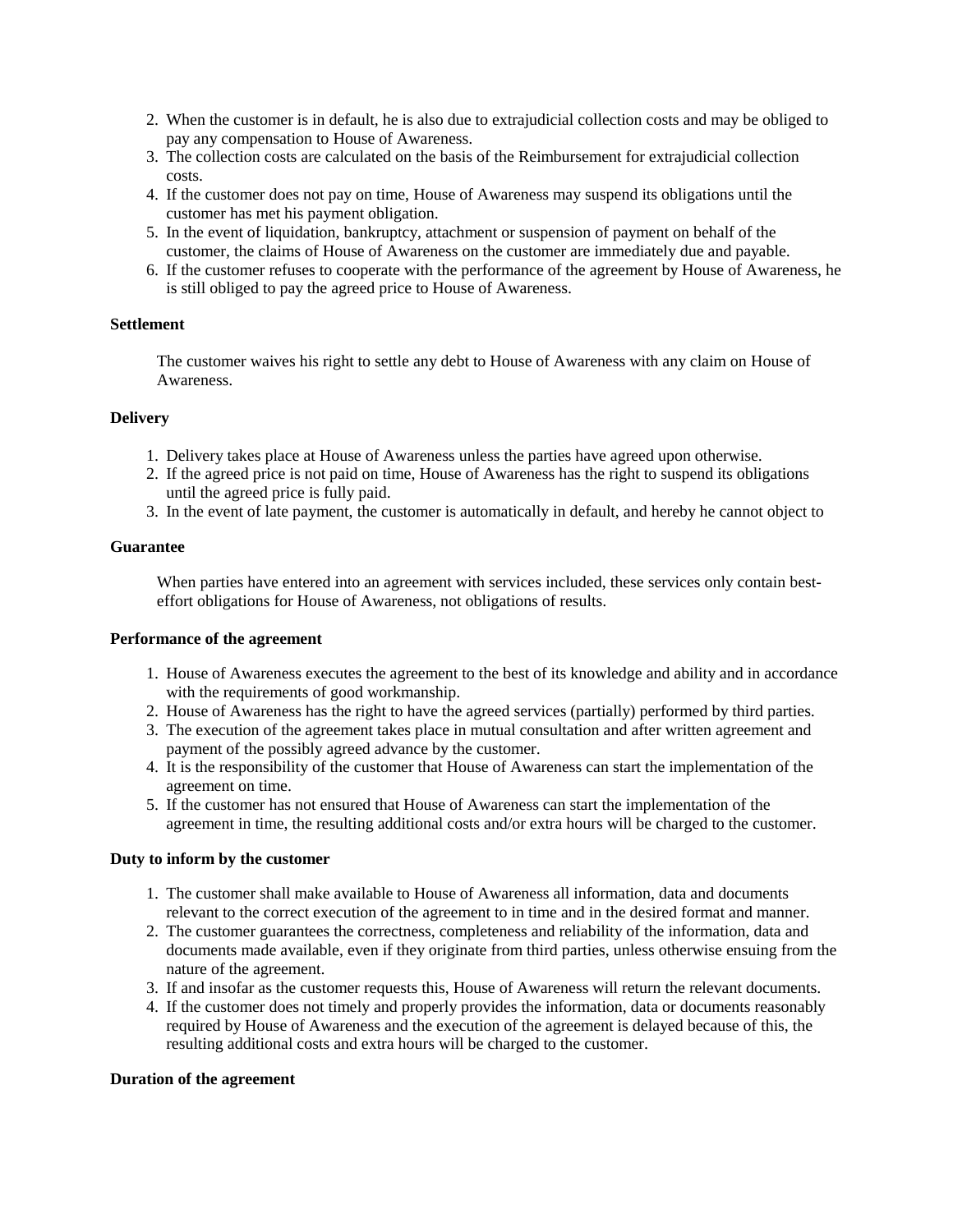- 1. The agreement between House of Awareness and the customer is entered into for an indefinite period of time, unless it results otherwise from the nature of the agreement or the parties have expressly agreed otherwise in writing.
- 2. If the parties have agreed upon a term for the completion of certain activities, this is never a strict deadline, unless specified explicitly otherwise in writing. If this term is exceeded, the customer must give House of Awareness a written reasonable term to terminate the activities, before it may either terminate the contract or claim damages.

## **Cancellation of the contract for an indefinite period of time**

- 1. The customer can terminate an agreement that has been concluded for an indefinite period at any time with due observance of a notice period of 2 months.
- 2. House of Awareness can terminate an agreement that has been concluded for an indefinite period at any time with due observance of a notice period of 2 months.

# **Confidentiality**

- 1. The client keeps any information he receives (in whatever form) from House of Awareness confidential.
- 2. The same applies to all other information concerning House of Awareness of which he knows or can reasonably suspect that it is secret or confidential, or of which it can expect that its disclosure may cause damage to House of Awareness.
- 3. The customer takes all necessary measures to ensure that he keeps the information referred to in paragraphs 1 and 2 secret.
- 4. The obligation of secrecy described in this article does not apply to information:
	- o which was already made public before the customer heard this information or which later became public without being the result of a violation of the customer's duty to confidentiality
	- o which is made public by the customer due to a legal obligation
- 5. The confidentiality obligation described in this article applies for the duration of the underlying agreement and for a period of 3 years after the end thereof.

### **Penalties**

- 1. If the customer violates the articles of these general terms and conditions about secrecy or intellectual property, then he forfeits on behalf of House of Awareness an immediately due and payable fine of  $\epsilon$ 1000 if the customer is a consumer and  $\epsilon$  5000 if the customer is a company, for each violation and in addition an amount of 5% of the aforementioned amount for each day that this violation continues.
- 2. No actual damage, prior notice of default or legal proceedings are required in forfeiting the fine referred to in the first paragraph of this article.
- 3. The forfeiture of the fine referred to in the first paragraph of this article shall not affect the other rights of House of Awareness including its right to claim compensation in addition to the fine.

# **Giving notice**

- 1. The customer must provide any notice of default to House of Awareness in writing.
- 2. It is the responsibility of the customer that a notice of default actually reaches House of Awareness (in time).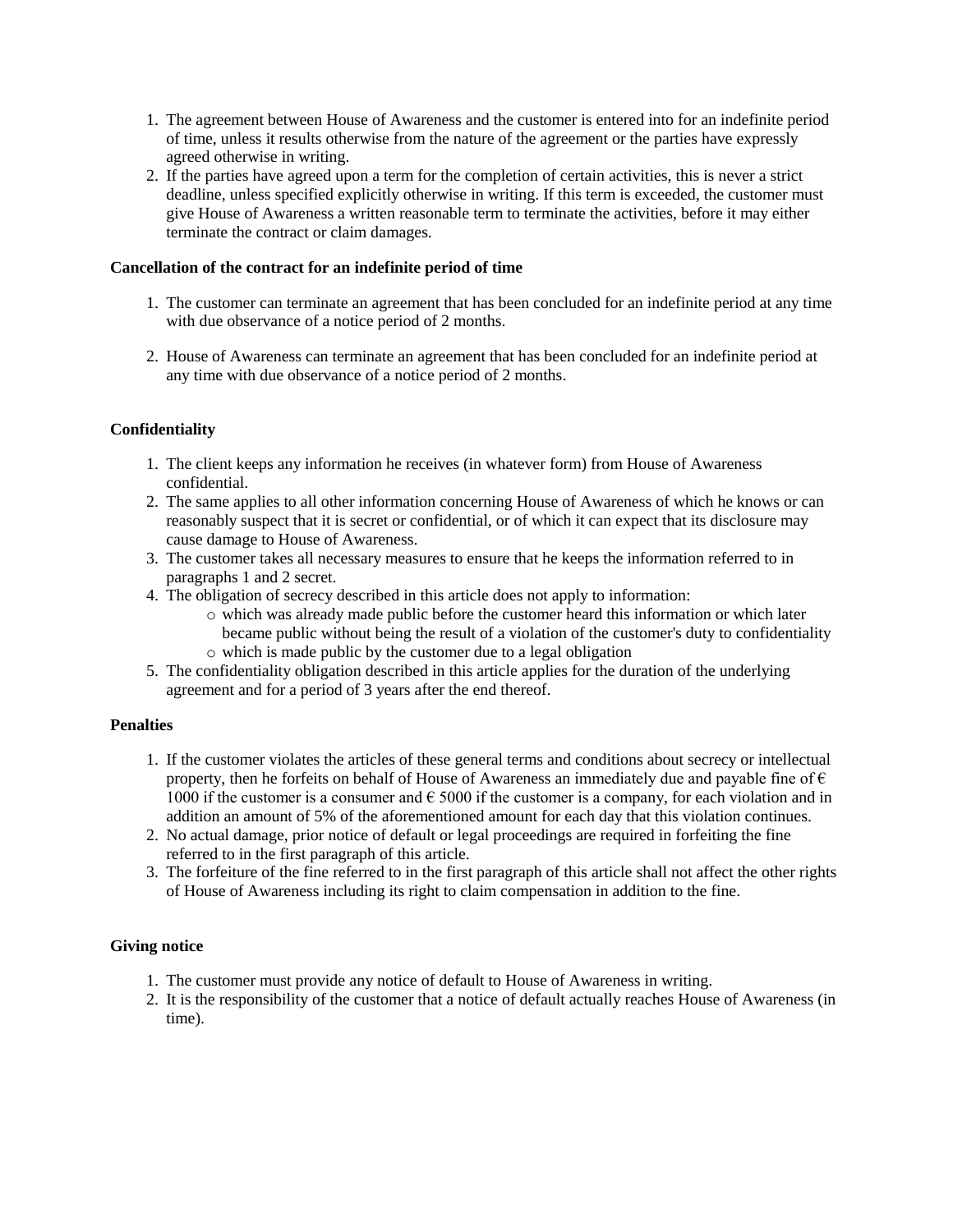## **Liability of House of Awareness**

- 1. House of Awareness is only liable for any damage the customer suffers if and insofar as this damage is caused by intent or gross negligence.
- 2. If House of Awareness is liable for any damage, it is only liable for direct damages that results from or is related to the execution of an agreement.
- 3. House of Awareness is never liable for indirect damages, such as consequential loss, lost profit, lost savings or damage to third parties.
- 4. If House of Awareness is liable, its liability is limited to the amount paid by a closed (professional) liability insurance and in the absence of (full) payment by an insurance company of the damages the amount of the liability is limited to the (part of the) invoice to which the liability relates.

# **Expiry period**

Every right of the customer to compensation from House of Awareness shall, in any case, expire within 12 months after the event from which the liability arises directly or indirectly. This does not exclude the provisions in article 6:89 of the Dutch Civil Code.

### **Dissolution**

- 1. The customer has the right to dissolve the agreement if House of Awareness imputably fails in the fulfillment of his obligations, unless this shortcoming does not justify termination due to its special nature or because it is of minor significance.
- 2. If the fulfillment of the obligations by House of Awareness is not permanent or temporarily impossible, dissolution can only take place after House of Awareness is in default.
- 3. House of Awareness has the right to dissolve the agreement with the customer, if the customer does not fully or timely fulfill his obligations under the agreement, or if circumstances give House of Awareness good grounds to fear that the customer will not be able to fulfill his obligations properly.

### **Force majeure**

- 1. In addition to the provisions of article 6:75 Dutch Civil Code, a shortcoming of House of Awareness in the fulfillment of any obligation to the customer cannot be attributed to House of Awareness in any situation independent of the will of House of Awareness, when the fulfillment of its obligations towards the customer is prevented in whole or in part or when the fulfillment of its obligations cannot reasonably be required from House of Awareness.
- 2. The force majeure situation referred to in paragraph 1 is also applicable but not limited to: state of emergency (such as civil war, insurrection, riots, natural disasters, etc.); defaults and force majeure of suppliers, deliverymen or other third parties; unexpected disturbances of power, electricity, internet, computer or telecoms; computer viruses, strikes, government measures, unforeseen transport problems, bad weather conditions and work stoppages.
- 3. If a situation of force majeure arises as a result of which House of Awareness cannot fulfill one or more obligations towards the customer, these obligations will be suspended until House of Awareness can comply with it.
- 4. From the moment that a force majeure situation has lasted at least 30 calendar days, both parties may dissolve the agreement in writing in whole or in part.
- 5. House of Awareness does not owe any (damage) compensation in a situation of force majeure, even if it has obtained any advantages as a result of the force majeure situation.

### **Modification of the agreement**

If, after the conclusion of the agreement and before its implementation, it appears necessary to change or supplement its contents, the parties shall timely and in mutual consultation adjust the agreement accordingly.